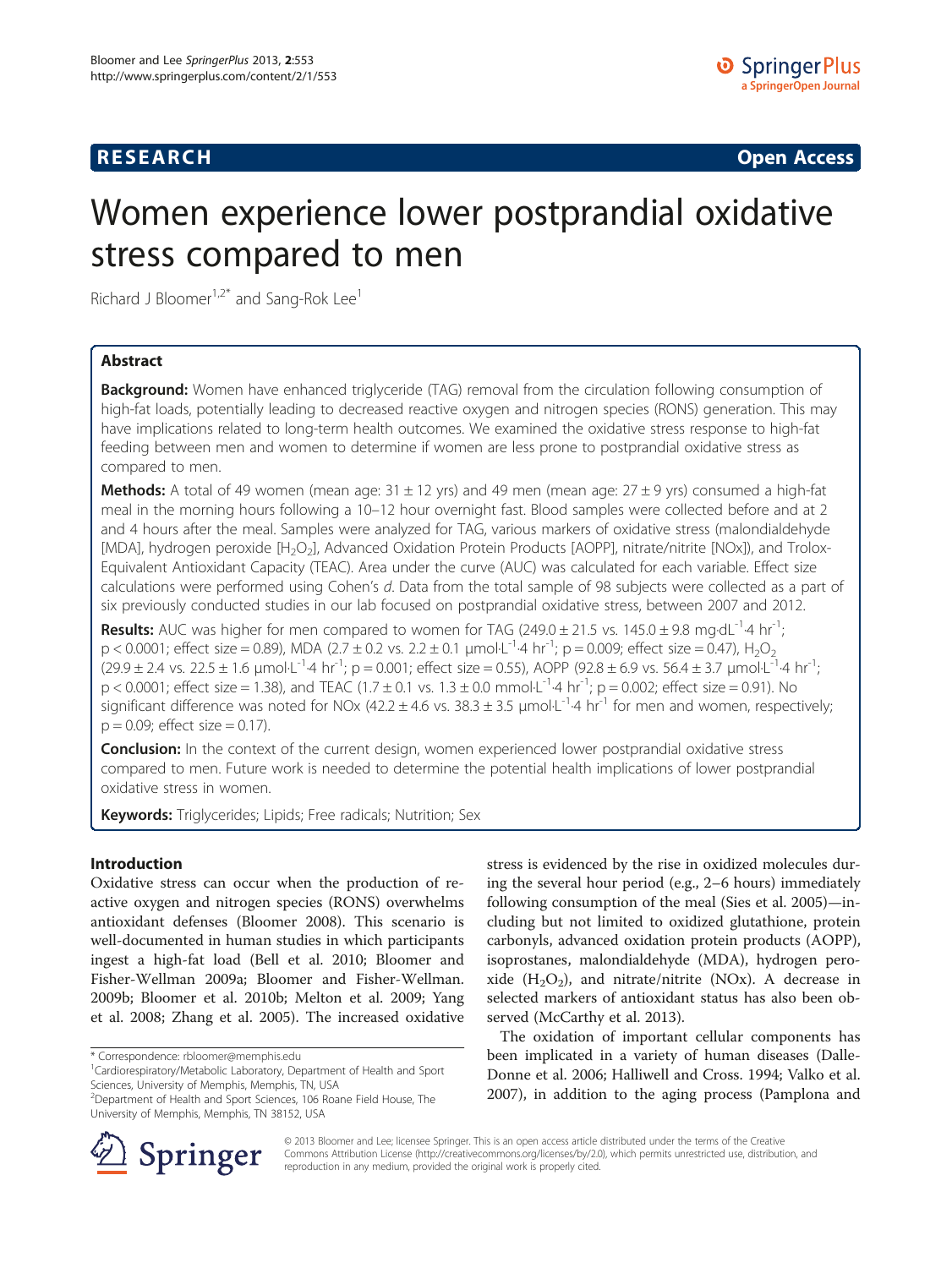Barja [2011](#page-7-0); Sena and Chandel [2012](#page-7-0); Yin et al. [2012](#page-7-0)). While the production of RONS occurs as part of normal cellular metabolism (Fialkow et al. [2007](#page-7-0); Stanczyk et al. [2005](#page-7-0)), in particular through the processing of NADH and  $FADH<sub>2</sub>$  in the electron transport chain, excess RONS production can be problematic; in particular as related to cardiovascular (Victor et al. [2009\)](#page-7-0) and metabolic (Kojda and Harrison [1999](#page-7-0); Wei et al. [2009](#page-7-0)) disease.

One activity that appears ubiquitous in terms of increasing oxidative stress is the ingestion of high-fat meals (McCarthy et al. [2013](#page-7-0)). Considering that many individuals consume such meals on a regular basis, they may exist in a prolonged postprandial state and place themselves at increase risk for disease (Ceriello et al. [2002](#page-7-0); Zilversmit [1979\)](#page-7-0).

Two main factors appear to dictate the degree of oxidative stress experienced following high-fat meal ingestion. First, the increase in circulating triglycerides (TAG) triggers an increase in RONS formation (Bae et al. [2001](#page-6-0); Bloomer et al. [2010a](#page-7-0))—with elevated TAG strongly correlated to the rise in oxidized macromolecules (Bloomer et al. [2010b](#page-7-0); Fisher-Wellman and Bloomer [2010;](#page-7-0) McCarthy et al. [2013\)](#page-7-0). Second, impaired antioxidant defenses lead to further elevation in oxidized macromolecules (Bonnefont-Rousselot et al. [2000\)](#page-7-0), as insufficient protection is available in the presence of increased RONS.

Considering the above, it is believed that women are less susceptible to postprandial oxidative stress than men due to exhibiting enhanced TAG removal from the circulation following feeding, as well as having relatively higher concentrations of estrogen (which provide antioxidant protection). Indeed, women have been shown to exhibit improved TAG clearance following high-fat feeding as compared to men (Couillard et al. [1999](#page-7-0)), with diminishing benefit following menopause (van Beek et al. [1999\)](#page-7-0)—strongly suggesting a role of estrogen in mediating this effect. Estrogen also provides antioxidant protection (Mendelsohn and Karas [1999\)](#page-7-0), possibly resulting in lower oxidative stress following an acute elevation in RONS. Mechanistically, estrogen binds estrogen receptors and stimulates mitogen activated protein kinase and NF-kB signaling pathways to induce an upregulation in endogenous antioxidants (Vina et al. [2006](#page-7-0)). In support of this, it has been reported that mitochondria from female rats exhibit higher antioxidant enzyme gene expression compared to male rats, in addition to higher mitochondrial glutathione (Borras et al. [2003](#page-7-0)).

For the above reasons, it is believed that women are less susceptible to postprandial oxidative stress as compared to men. This paper presents data relative to the oxidative stress response between men and women during the four-hour period following the ingestion of a high-fat meal.

# **Methods**

# Subjects

A total of 49 men and 49 women were included in this study. Data from the total sample of 98 subjects were collected as a part of six previously conducted studies in our lab focused on postprandial oxidative stress, between 2007 and 2012. Subjects completed a health history and physical activity questionnaire prior to being enrolled. No subject was a current smoker or had a history of cardiovascular or metabolic disease. Subjects were healthy and young (mean age <30 years old), of usual body weight (mean of  $82 \pm 8$  kg for men; mean or  $75 \pm 21$  kg for women), with most subjects claiming (based on self report) to participate in a program of structured exercise (e.g., 2–4 days per week of aerobic exercise and/or resistance exercise). All but three subjects (all men) presented with fasting serum TAG values <150 mg·d $L^{-1}$ . All experimental procedures were approved by The University Human Subjects Institutional Review Board. Subjects provided written informed consent prior to participating.

# Test meals

Testing of all subjects was performed in the morning hours following an overnight fast (10–12 hours). Subjects consumed a high-fat milkshake, consisting of approximately 1.0 gram of fat (approximately 65% saturated fat), 1.0 gram of carbohydrate, and 0.25 grams of protein per kilogram of body weight. The dosage of fat provided was similar to that used in other studies of postprandial lipemia and supported by recent recommendations for oral fat tolerance testing (Kolovou et al. [2011](#page-7-0)). The milkshake was made using whole milk, Breyers® "all natural" vanilla ice cream, and heavy whipping cream. Subjects were allowed 15 minutes for complete ingestion. Subjects remained in the laboratory (or in close proximity) during the four-hour postprandial data collection period and rested (i.e., watched movies, read, listened to music, worked on a computer, etc.). No additional meals or calorie containing beverages were allowed. Water was allowed ad libitum.

## Blood collection and analysis

For all subjects at each time of collection (pre meal, 2 and 4 hours post meal) approximately 10 mL of blood was taken from a forearm vein via needle and collection tube. The four-hour sampling time is supported by recent recommendations for the assessment of postprandial lipemia (Mihas et al. [2011](#page-7-0)). Blood collected in tubes containing EDTA was centrifuged immediately at 4°C and plasma was stored in multiple aliquots at −70°C until analyzed. Blood collected in tubes with no additive was allowed to clot at room temperature for 30 minutes and then centrifuged at 4°C. The serum was stored in multiple aliquots at −70°C until analyzed.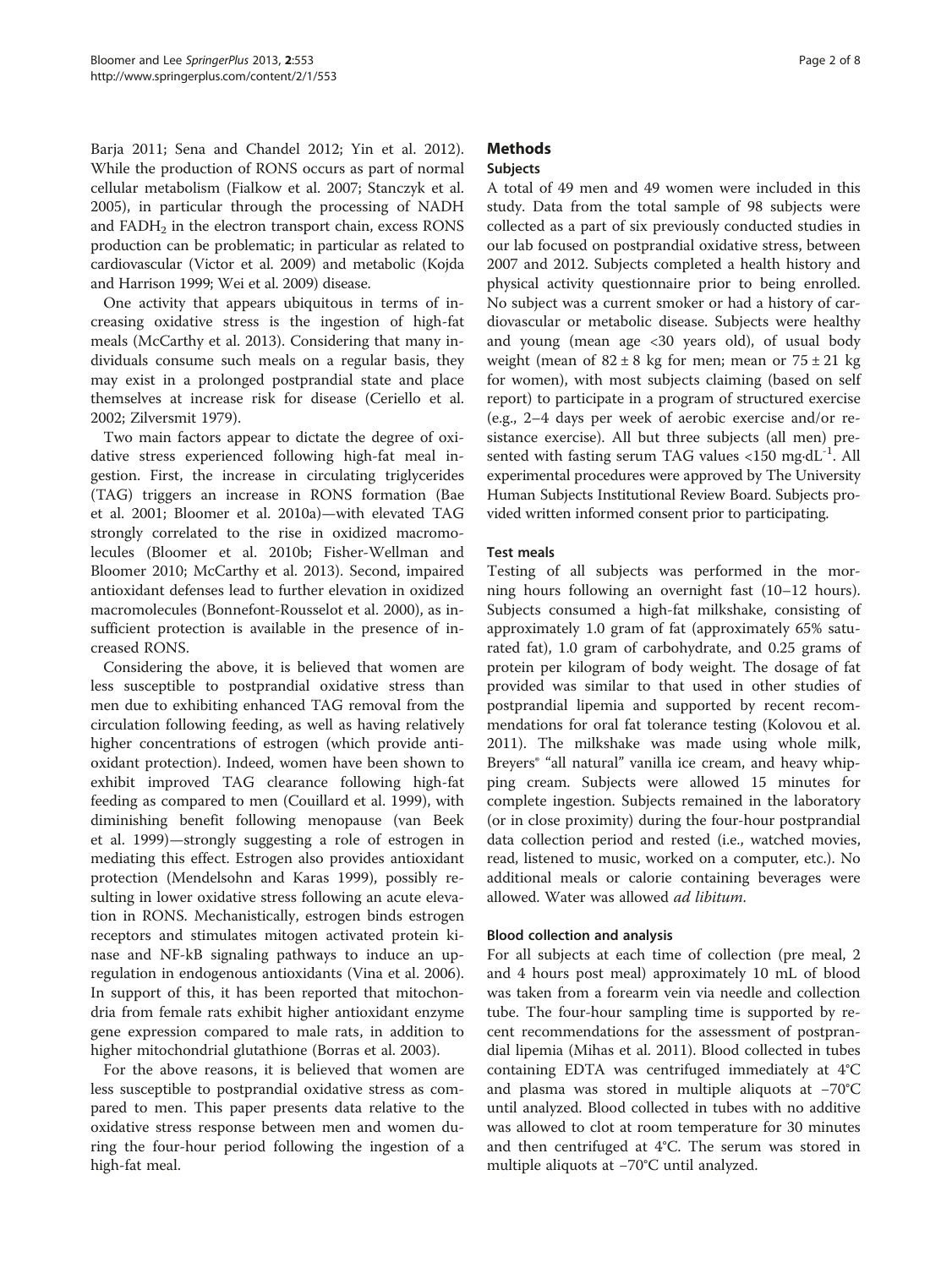Triglyceride (TAG) was analyzed in serum following enzymatic procedures as described by the reagent provider (Thermo Electron Clinical Chemistry). Malondiadehyde (MDA) was analyzed in plasma using a commercially available colorimetric assay (Northwest Life Science Specialties, Vancouver, WA), using similar methods as previously described (Jentzsch et al. [1996\)](#page-7-0). It should be noted that samples for MDA analysis were only available for 48 men. Hydrogen peroxide  $(H_2O_2)$  was analyzed in plasma using the Amplex Red reagent method as described by the manufacturer (Molecular Probes, Invitrogen Detection Technologies, Eugene, OR). It should be noted that samples for  $H_2O_2$  analysis were only available for 43 men and 48 women. Advanced Oxidation Protein Products (AOPP) were analyzed in plasma using methods previously described (Witko-Sarsat et al. [1996\)](#page-7-0). It should be noted that samples for AOPP analysis were only available for 24 men and 19 women. Nitrate/nitrite (NOx) was analyzed using a commercially available colorimetric assay kit (Cayman Chemical, Ann Arbor, MI) according to the procedures provided by the manufacturer. It should be noted that samples for NOx analysis were only available for 30 men and 33 women. Antioxidant capacity was analyzed using the Trolox-Equivalent Antioxidant Capacity (TEAC) assay using procedures outlined by Sigma Chemical (St. Louis, MO). It should be noted that samples for TEAC analysis were only available for 47 men and 48 women. As indicated previously, biomarker values from subjects were pooled from a series of individual studies of postprandial oxidative stress as performed in our lab. Therefore, actual values for each biomarker were not available for every subject.

#### Dietary records and physical activity

All subjects were instructed to maintain their usual diet and physical activity habits leading up to their test day, with one exception: they were asked to refrain from strenuous activity during the 24 hours prior to testing. This was important in an attempt to control for any potential acute effects of physical activity on postprandial lipemia and oxidative stress (Mc Clean et al. [2007\)](#page-7-0).

#### Statistical analysis

Area under the curve (AUC) was calculated for each variable using the trapezoidal method  $(AUC_G)$  as described in detail by Pruessner and colleagues (Pruessner et al. [2003](#page-7-0)). Variables were then analyzed using a one way analysis of variance (ANOVA). Effect size calculations were performed using Cohen's d. Data were also analyzed using a 2 (sex) by 3 (time) ANOVA, with Tukey post hoc testing as needed. Outcome data are presented as mean  $\pm$  standard error of the mean. Analyses were performed using JMP statistical software (version 4.0.3, SAS Institute, Cary, NC). Statistical significance was set at  $p \leq 0.05$ .

## Results

#### Oxidative stress biomarker data: area under the curve

The AUC was higher for men compared to women for TAG (249.0 ± 21.5 vs.  $145.0 \pm 9.8$  mg·dL<sup>-1</sup>·4 hr<sup>-1</sup>; F = 20.6;  $p < 0.0001$ ; effect size = 0.89), MDA  $(2.7 \pm 0.2 \text{ vs. } 2.2 \pm 1)$ 0.1  $\mu$ mol·L<sup>-1</sup>·4 hr<sup>-1</sup>; F = 7.6; p = 0.009; effect size = 0.47),  $H_2O_2$  (29.9 ± 2.4 vs. 22.5 ± 1.6 µmol·L<sup>-1</sup>·4 hr<sup>-1</sup>; F = 12.2;  $p = 0.001$ ; effect size = 0.55), AOPP (92.8 ± 6.9 vs. 56.4 ± 3.7  $\mu$ mol·L<sup>-1</sup>·4 hr<sup>-1</sup>; F = 20.0; p < 0.0001; effect size = 1.38), and TEAC  $(1.7 \pm 0.1 \text{ vs. } 1.3 \pm 0.0 \text{ mmol·L}^{-1} \cdot 4 \text{ hr}^{-1})$ ;  $F = 11.7$ ;  $p = 0.002$ ; effect size = 0.91). No significant difference was noted for NOx  $(42.2 \pm 4.6 \text{ vs. } 38.3 \pm 1)$ 3.5  $\mu$ mol·L<sup>-1</sup>·4 hr<sup>-1</sup> for men and women, respectively;  $F = 2.9$ ;  $p = 0.09$ ; effect size = 0.17). Effect size calculations were noted to be large for TAG, AOPP, and TEAC, while being medium for MDA and  $H_2O_2$ . The effect size calculation for NOx was noted to be small.

#### Oxidative stress biomarker data: sex by time ANOVA

For TAG, a sex effect was noted  $(F = 54.1; p < 0.0001)$ , with values higher for men compared to women. A time effect was also noted  $(F = 8.1; p = 0.0005)$ , with values higher at 2 hr and 4 hr compared to Pre (baseline—prior to meal ingestion). No interaction effect was noted  $(F = 1.7; p = 0.19)$ . Data for TAG are presented in Figure [1A](#page-3-0).

For MDA, a sex effect was noted  $(F = 12.7; p = 0.0005)$ , with values higher for men compared to women. A time effect was also noted  $(F = 20.3; p < 0.0001)$ , with values higher at 2 hr and 4 hr compared to Pre. No interaction effect was noted  $(F = 1.0; p = 0.37)$ . Data for MDA are presented in Figure [1B](#page-3-0).

For  $H_2O_2$ , a sex effect was noted (F = 20.2; p < 0.0001), with values higher for men compared to women. A time effect was also noted  $(F = 20.3; p < 0.0001)$ , with values higher at 2 hr and 4 hr compared to Pre. An interaction effect was noted  $(F = 5.9; p = 0.004)$ , with 2 hr lower for women compared to men ( $p < 0.05$ ). Data for  $H_2O_2$  are presented in Figure [2A](#page-4-0).

For AOPP, a sex effect was noted  $(F = 34.7; p < 0.0001)$ , with values higher for men compared to women. A time effect was also noted  $(F = 17.7; p < 0.0001)$ , with values higher at 2 hr and 4 hr compared to Pre. An interaction effect was noted  $(F = 6.3; p = 0.003)$ , with 2 hr and 4 hr lower for women compared to men  $(p < 0.05)$ . Data for AOPP are presented in Figure [2B](#page-4-0).

For NOx, no sex effect  $(F = 3.7; p = 0.06)$ , time effect  $(F = 0.1; p = 0.89)$ , or interaction effect  $(F = 2.1; p = 0.12)$ was noted. Data for NOx are presented in Figure [3](#page-5-0)A.

For TEAC, a sex effect was noted  $(F = 36.7; p < 0.0001)$ , with values higher for men compared to women. No time effect  $(F = 0.5; p = 0.59)$  or interaction effect  $(F = 0.0;$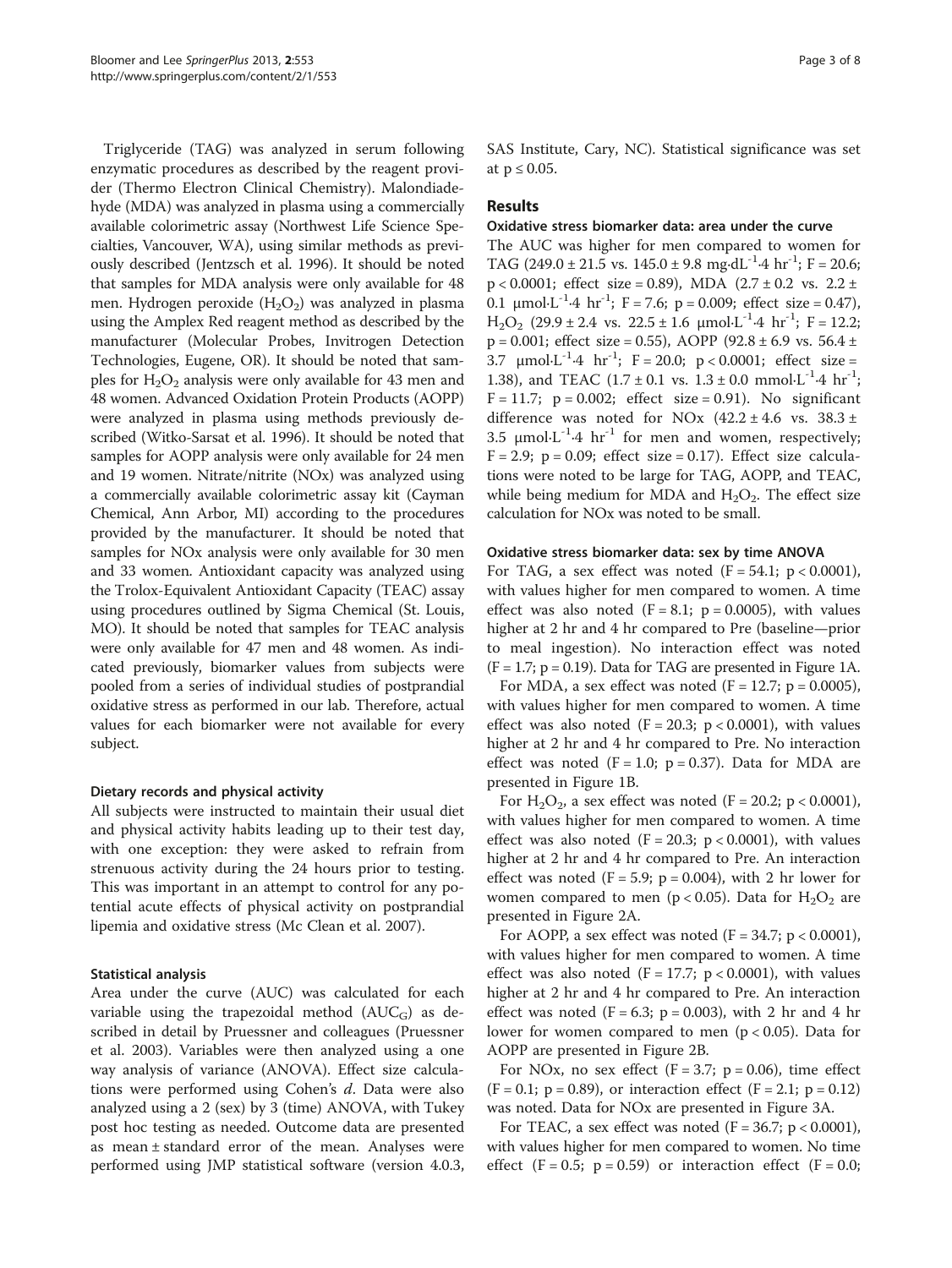<span id="page-3-0"></span>

p = 0.99) was noted. Data for TEAC are presented in Figure [3B](#page-5-0).

# **Discussion**

Data from the present investigation indicate that women experience a lower oxidative stress response compared

to men, following ingestion of a high-fat meal. This is evidenced by a significantly lower AUC for MDA,  $H<sub>2</sub>O<sub>2</sub>$ , and AOPP. These data may have health and longevity implications specific to oxidative stress-related disease. Future study is needed to investigate this possibility.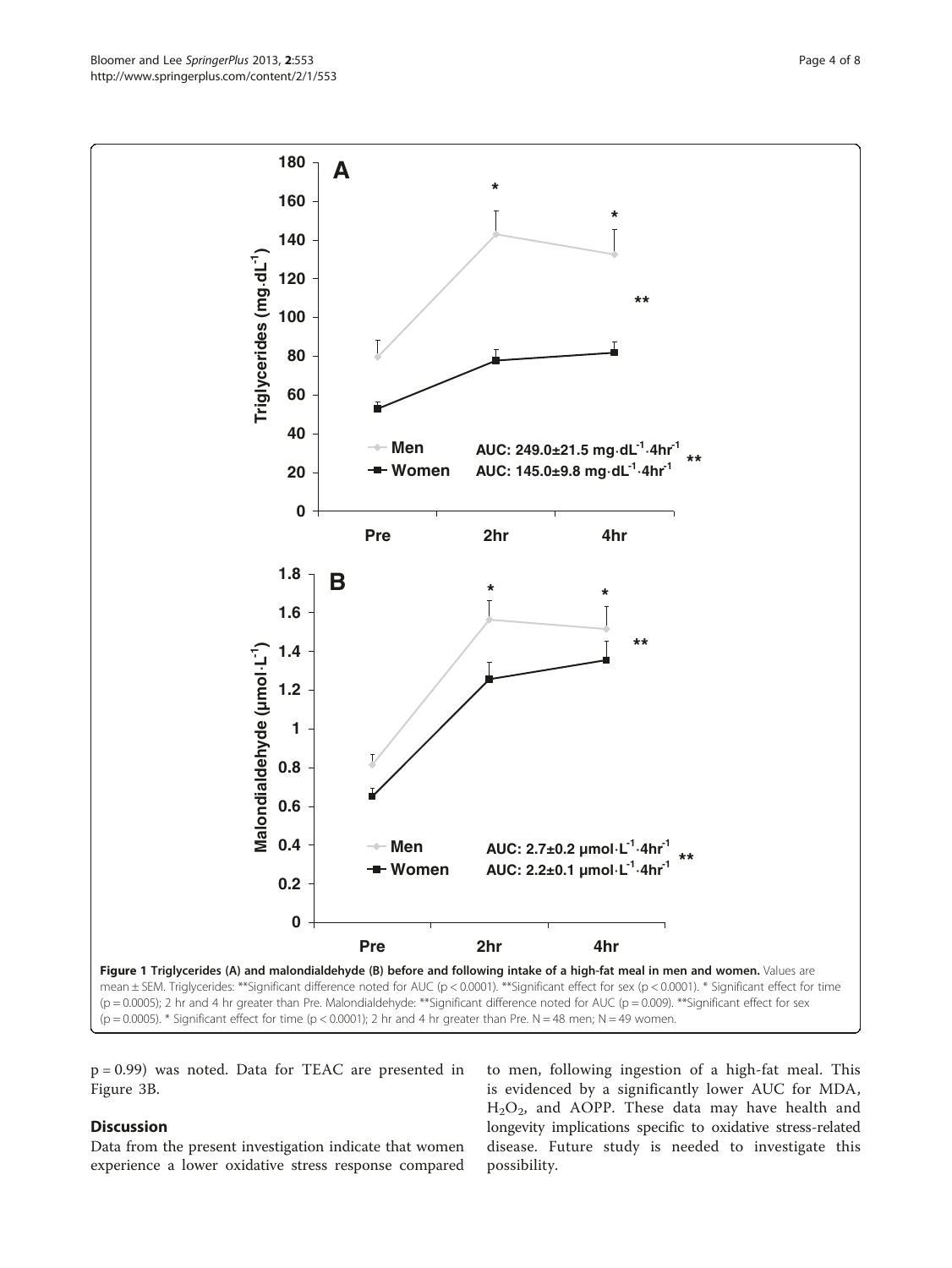<span id="page-4-0"></span>

As noted in our prior work (Bloomer et al. [2010b](#page-7-0); Fisher-Wellman and Bloomer. [2010](#page-7-0); McCarthy et al. [2013](#page-7-0)), the rise in circulating TAG following meal ingestion appears to dictate the oxidative stress response. As

shown in Figure [1](#page-3-0)A, women experienced a blunted response to feeding with regards to TAG—while also having a lower pre-meal TAG value as compared to men (although not statistically different). This lesser increase in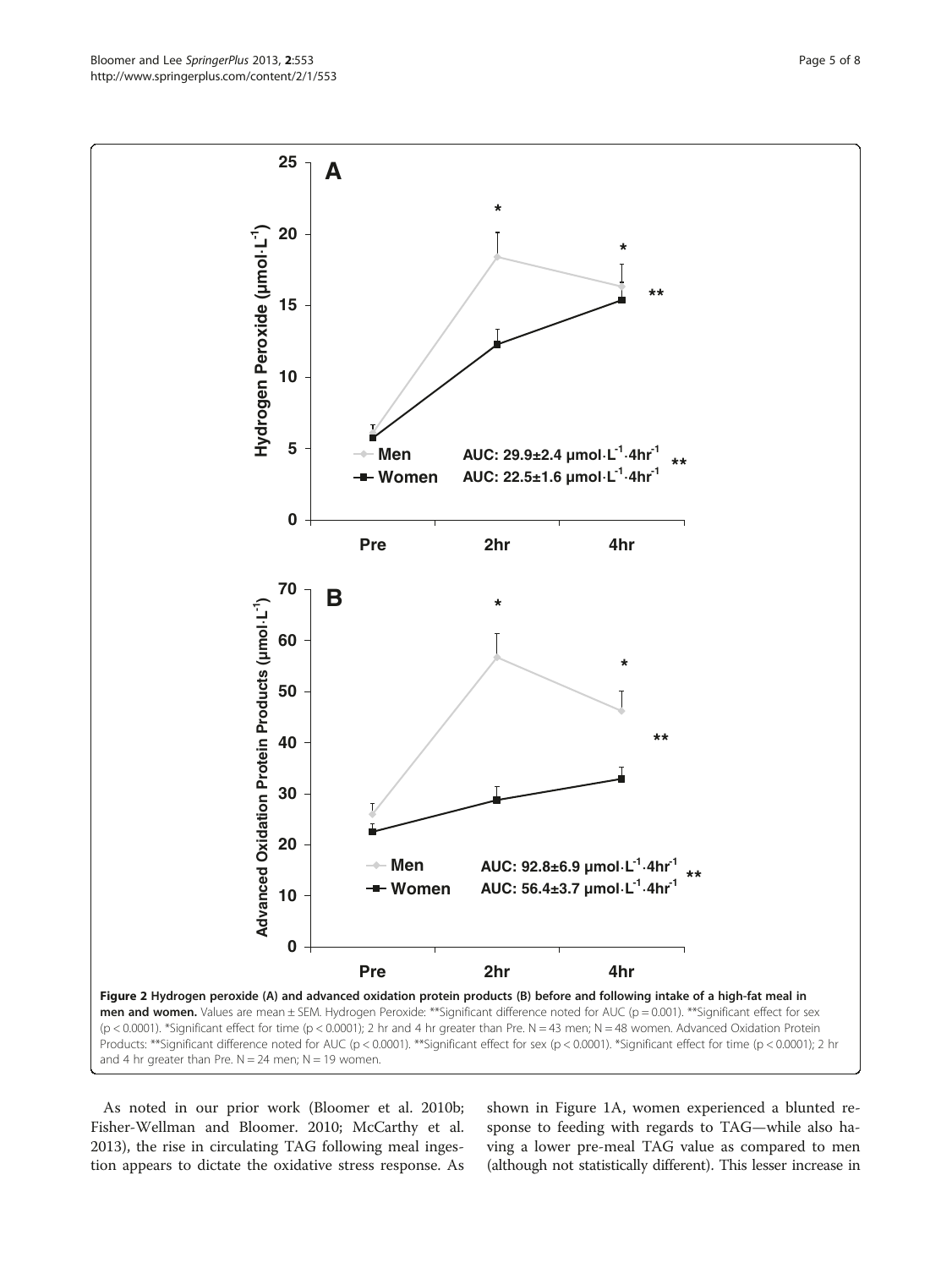<span id="page-5-0"></span>

TAG was duplicated for MDA,  $H_2O_2$ , and AOPP—all of which were significantly lower in women as compared with men. Interestingly, NOx only rose slightly in men and actually decreased slightly in women following feeding, while TEAC decreased slightly in both men and women.

From a mechanistic perspective, although we are uncertain as to exactly why women experienced a much blunted oxidative stress response as compared to men, we propose the following for consideration. First, a correlation exists between the systemic TAG response to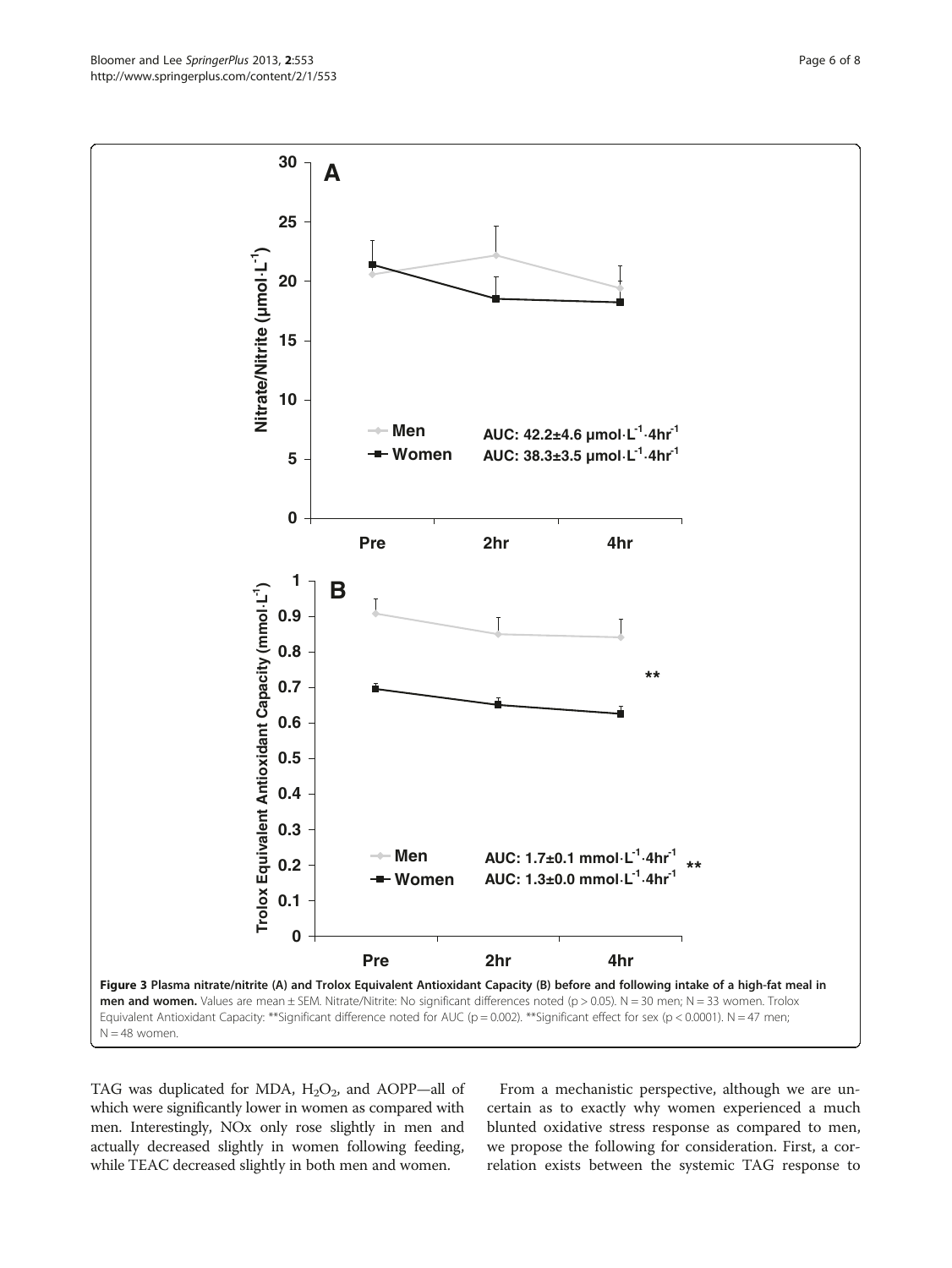<span id="page-6-0"></span>feeding and the increase in RONS production and subsequent oxidative stress biomarkers. In the present study we noted a lower TAG response to feeding in women compared to men. These findings agree with those of Kolovou et al. (Kolovou et al. [2006](#page-7-0)) who observed greater postprandial TAG with delayed TAG clearance in men compared to women. It is certainly conceivable that a blunted postprandial TAG response to feeding ameliorates postprandial oxidative stress in women.

Another consideration is the ability of estrogen to provide antioxidant protection in women. Sugioka and colleagues (Sugioka et al. [1987](#page-7-0)) reported that estrogen administration reduced lipid peroxidation, possibly by providing hydrogen atoms to lipids within cell membranes, thus accelerating termination of radical reactions. Moreover, Shwaery et al. (Shwaery et al. [1997](#page-7-0)) found that 17β-estradiol administration antagonized oxidative modification of low density lipoprotein. The higher mean concentrations of estrogen in women may be partly responsible for the lower postprandial oxidative stress response in women compared to men.

Related to the above, it should be noted that we made no attempt to control for menstrual cycle phase in the present study. It is logical to hypothesize that since estrogen fluctuates considerably across the cycle, our goal should have been to test women when estrogen levels are highest (i.e., pre-ovulation). However, we have previously conducted a study in which we tested women at different times during the menstrual cycle to determine the direct influence of estrogen on postprandial lipemia and oxidative stress, noting no differences in outcome measures regardless of when women were tested (Bell et al. 2010). Rather than estrogen concentration at the actual time of testing, what may be of greatest importance is the chronically higher mean levels of estrogen across the entire menstrual cycle that may prevent oxidative damage and may serve as a signal for the up-regulation in endogenous antioxidant defense mechanisms, which then remains present throughout the entire cycle. Of course, well-controlled experiments are needed to confirm this hypothesis. Our failure to measure estrogen concentrations in our subjects may be considered a limitation of this work.

A consideration in interpreting our findings is the degree of adiposity of our subjects, as this has been noted in prior studies to influence outcome measures related to postprandial oxidative stress (Bloomer and Fisher-Wellman 2009a). Unfortunately, we did not have detailed information related to adiposity based on DXA or CT scans. Future studies may aim to include these measures when comparing the postprandial oxidative stress response between men and women. That said, it should be noted that in our prior work with men and women, whom were relatively lean, we also noted a blunted postprandial oxidative stress response in women as compared to men (Bloomer et al. [2009\)](#page-7-0).

We aimed to include a wide variety of oxidative stress biomarkers in the present analysis—those that are used widely throughout the feeding and oxidative stress literature. That said, our presentation may have been strengthened by the inclusion of further markers such as glutathione and isoprostanes, as well as enzymatic antioxidants. Additionally, although we measured biomarkers in blood samples, we are uncertain of the potential differences observed in other tissue such as skeletal muscle and liver. Future study using animal models may allow for an assessment in other tissues. Finally, we ceased our measurement time at four hours post meal ingestion. Although our timing is wellsupported (Mihas et al. [2011](#page-7-0)), values for certain variables were shown to be highest at this time. Therefore, it is possible that values may have continued to increase beyond four hours, potentially altering the differences observed between men and women. Future study may seek to extend the time of collection following high-fat meal ingestion.

#### Conclusion

We report that women are less susceptible to postprandial oxidative stress compared to men, following ingestion of a high-fat milkshake. It is possible that lower oxidative stress may be one mechanistic link to lower disease risk and increased longevity in women compared to men (Vina et al. [2006](#page-7-0)). Future work is needed to confirm this hypothesis.

#### Competing interests

Both authors declare no real or perceived conflicts of interests related to this work.

#### Authors' contributions

RJB was responsible for study oversight, data analysis and writing of the manuscript. SRL was responsible for assisting in writing of the manuscript. Both authors read and approved the final manuscript.

#### Acknowledgements

Funding for this work was provided by The University of Memphis.

Received: 5 August 2013 Accepted: 14 October 2013 Published: 22 October 2013

#### References

- Bae JH, Bassenge E, Kim KB et al (2001) Postprandial hypertriglyceridemia impairs endothelial function by enhanced oxidant stress. Atherosclerosis 155:517–523
- Bell HK, Bloomer RJ, Bell HK, Bloomer RJ (2010) Impact of serum estradiol on postprandial lipemia, oxidative stress, and inflammation across a single menstrual cycle. Gend Med 7:166–178, doi:10.1016/j.genm.2010.03.001
- Bloomer RJ (2008) Effect of exercise on oxidative stress biomarkers. Adv Clin Chem 46:1–50
- Bloomer RJ, Fisher-Wellman KH (2009a) Systemic oxidative stress is increased to a greater degree in young, obese women following consumption of a high fat meal. Oxid Med Cell Longev 2:19–25
- Bloomer RJ, Fisher-Wellman KH (2009b) Postprandial oxidative stress in exercise trained and sedentary cigarette smokers. Int J Environ Res Public Health 6:579–591, doi:10.3390/ijerph6020579